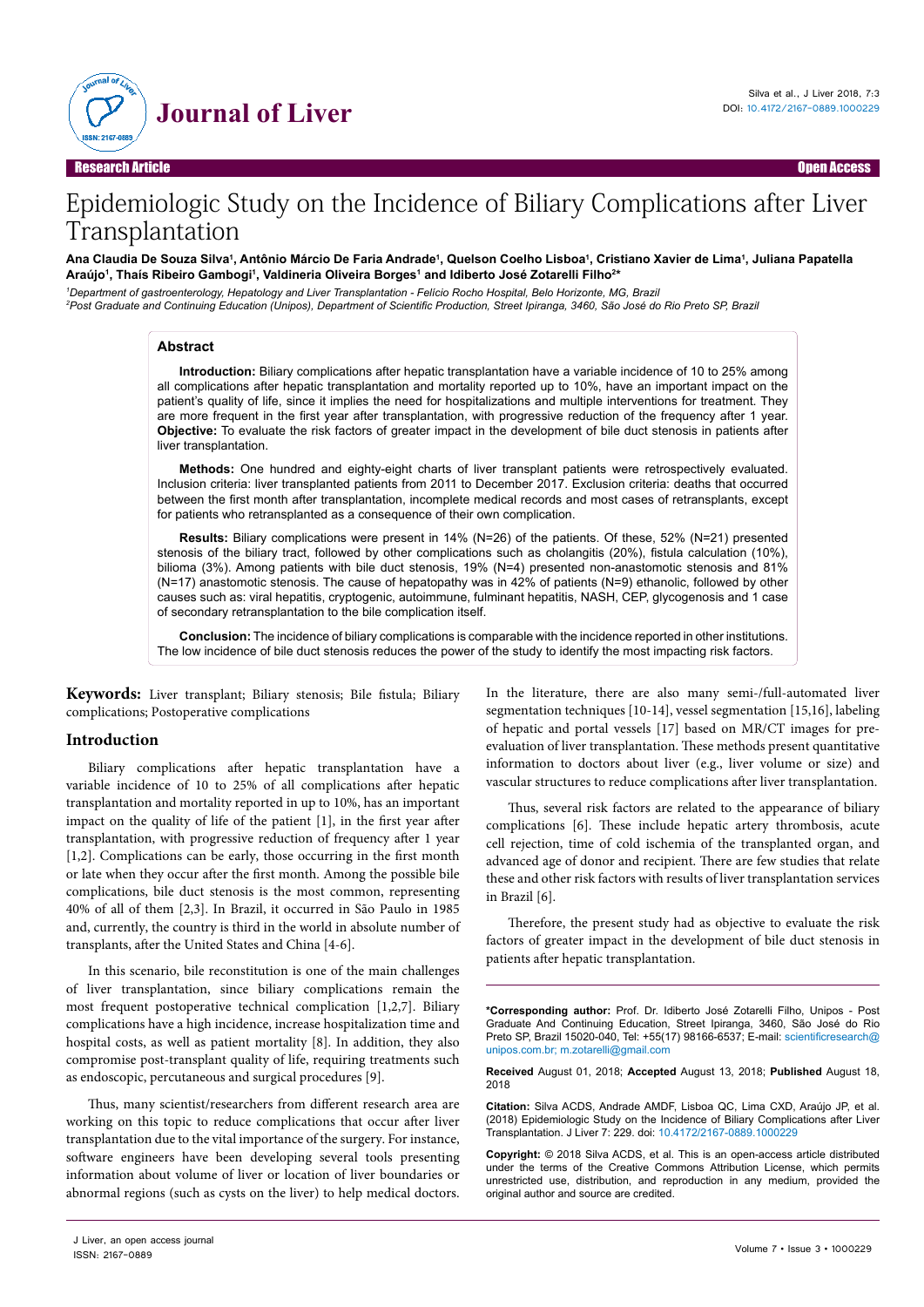**Citation:** Silva ACDS, Andrade AMDF, Lisboa QC, Lima CXD, Araújo JP, et al. (2018) Epidemiologic Study on the Incidence of Biliary Complications after Liver Transplantation. J Liver 7: 229. doi: 10.4172/2167-0889.1000229

#### Page 2 of 5

# **Methods**

# **Participants**

A total of 188 participants were submitted to eligibility analysis, followed by the rules STROBE (Strengthening the Reporting of Observational studies in Epidemiology), [https://www.strobe](https://www.strobe-statement.org/index.php?id=strobe-home)[statement.org/index.php?id=strobe-home](https://www.strobe-statement.org/index.php?id=strobe-home)

## **Study design**

The present study followed a retrospective longitudinal and observational model on the analysis of the profile of patients who underwent liver transplant at Brazil. The descriptors were: Liver transplant, Liver disease, Biliary complications, Postoperative complications.

## **Patients screening**

One hundred and eighty-eight charts of liver transplant patients were retrospectively evaluated. Inclusion criteria were hepatic transplanted patients from 2011 to December 2017. Exclusion criteria were deaths that occurred between the first month after transplantation, incomplete records and most cases of retransplants, except for patients who retransplanted as a consequence of the biliary complication itself. For all patients included in the study, risk factors associated with the recipient were collected, such as sex, transplantation motif, presence or absence of hepatocellular carcinoma, and age. Factors associated with the donor as age and serum sodium level, associated with the graft, as the size and time of cold ischemia. And lastly factors post transplantation that includes arterial and portal stenosis/thrombosis, ischemia and reperfusion injury and exposure to citalomegalovirus. For statistical analysis the data were tested for Normality through the Kolmogorov-Smirnof test, which indicated normality present for the variables "donor age and donor sodium", therefore, the parametric test class was used. For the other variables, the non-parametric test class was used, since the data did not present a normal distribution (Figure 1).

#### **Results**

Biliary complications were present in 14% (N=26) of the patients, of which 52% (N=21) had stenosis of the biliary tract, followed by other complications such as cholangitis (20%), fistula 10%), bilioma (3%). Among patients with bile duct stenosis, 19% (N=4) presented nonanastomotic stenosis and 81% (N=17) anastomotic stenosis.

The cause of hepatopathy was in 42% of patients (N=9) ethanolic, followed by other causes such as: viral hepatitis, cryptogenic, autoimmune, fulminant hepatitis, non-alcoholic steatohepatitis (NASH), congenital erythropoietic porphyria glycogenosis and 1 case of retransplantation secondary to the bile complication itself (Tables 1 and 2).

Median age, cold graft ischemia time, and the highest value of



| <b>Reason for Transplantation</b>       | <b>Number of Patients</b> |
|-----------------------------------------|---------------------------|
| Ethanolic liver cirrhosis               | 59                        |
| Viral hepatic cirrhosis                 | 34                        |
| Cryptogenic hepatic cirrhosis           | 23                        |
| Cryptogenic hepatic cirrhosis + EHE     | 11                        |
| <b>Acute Fulminant Hepatitis</b>        | 10                        |
| Autoimmune hepatitis                    | 10                        |
| Ethanolic + viral hepatic cirrhosis     | 9                         |
| <b>NASH</b>                             | 7                         |
| CEP                                     | 5                         |
| CBP                                     | 5                         |
| <b>Hepatorenal Polycystic Disease</b>   | 3                         |
| Alpha 1 antitrypsin deficiency          | $\overline{2}$            |
| Glycogenose                             | $\overline{2}$            |
| Sd. Budd - Chiari                       | $\overline{2}$            |
| Hemangioendothelioma Ep. Non-returnable | $\overline{2}$            |
| Hereditary hemochromatosis              | $\overline{2}$            |
| Primary hyperoxaluria                   | $\overline{2}$            |

| <b>Variables</b> | <b>Stenosis</b> |        |                              |        |    |                |                              |                |           |  |
|------------------|-----------------|--------|------------------------------|--------|----|----------------|------------------------------|----------------|-----------|--|
|                  | No              |        |                              |        |    | Yes            |                              |                |           |  |
|                  | N               | Mean   | <b>Standard</b><br>deviation | Median | N  | Mean           | <b>Standard</b><br>deviation | Median         | p-value   |  |
| Age              | 167             | 54.7   | 11.8                         | 58     | 21 | 51.1           | 11.3                         | 56             | $0.086*$  |  |
| TIF              | 167             | 6.7    | 2.3                          | 6.3    | 21 | 6.1            | 1.8                          | 6              | $0.277*$  |  |
| BT               | 167             | 5.7    | 5.4                          | 3.8    | 21 | $\overline{7}$ | 6.1                          | 4.3            | $0.416*$  |  |
| <b>RNI</b>       | 167             | 3.7    | 20.7                         | 1.8    | 21 | 2.1            | 0.6                          | $\overline{2}$ | $0.610*$  |  |
| <b>SGOT</b>      | 167             | 1766.5 | 2996.3                       | 757    | 21 | 2543.8         | 3584.8                       | 784            | $0.644*$  |  |
| Donor age        | 167             | 35.8   | 13.7                         | 36     | 21 | 33.1           | 12.6                         | 33             | $0.407**$ |  |
| Sodium<br>donor  | 167             | 150.2  | 9.6                          | 150    | 21 | 152.1          | 8.6                          | 152            | $0.379**$ |  |

**Table 1:** Demographic data.

\*TesteMann-Whitney \*\* Teste T de Student

**Table 2:** General data of descriptive statistics of patients with and without stenosis.

bacterial translocation (BT), reactive nitrogen intermediate (RNI) and Serum glutamic oxalacetic transaminase (SGOT) in the first week among patients with biliary bile duct stenosis, were respectively 56 years, 6 hours, 4.3, 2.0, 784, while in the group without stenosis were 58 years, 6.3 hours, 3.8, 8.8, 787. Mean age of the donor and the donor sodium value of patients with stenosis were respectively 33.1 years and 152.1 years, versus 35.8 years and 150.2 years for patients without stenosis. In relation to sex, 23.8% (N=5) of the patients with biliary stenosis were female and 76.2% (N=16) were male. Hepatocellular carcinoma (HCC) was present in 14.3% (N=3) and portal vein thrombosis/stenosis occurred in 4.8% (N=1) of patients with stenosis (Tables 3 and 4).

Treatment of citalomegalovirus (CMV) was instituted in 33.3% (N=7), of these 42.8% (N=3) treated infection prior to the development of the complication, the others presented with early biliary complication and then CMV infection did not have a risk factor. 9.5% (N=2) of patients with stenosis received a large graft. In all of these analyzes, a p>0.05 was found, indicating that there was no statistically significant difference in the group with or without the complication (Table 5).

Finally, hepatic artery thrombosis/stenosis was present in 19% (N=4) of patients with biliary stenosis after hepatic transplantation. For this analysis a  $p<0.05$  was found, proving that there was a statistically significant difference of stenosis / hepatic artery thrombosis in the group with biliary stenosis. Endoscopic treatment was instituted in 57.0% of the patients, 23.0% percutaneous treatment and 20.0%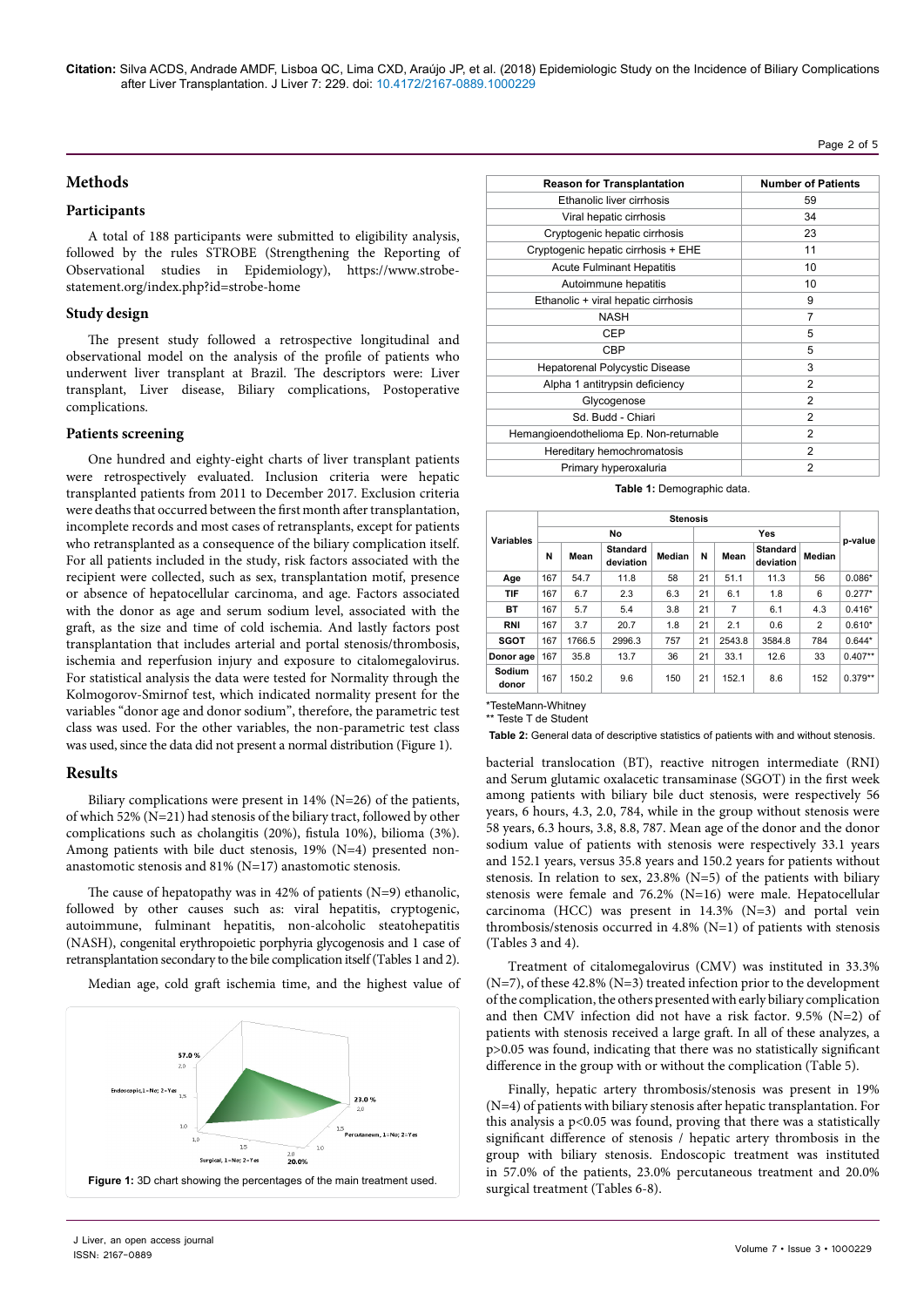#### **Citation:** Silva ACDS, Andrade AMDF, Lisboa QC, Lima CXD, Araújo JP, et al. (2018) Epidemiologic Study on the Incidence of Biliary Complications after Liver Transplantation. J Liver 7: 229. doi: 10.4172/2167-0889.1000229

# Page 3 of 5

|     |              |            | <b>Stenosis</b> |          |        |
|-----|--------------|------------|-----------------|----------|--------|
|     |              |            | No              | Yes      | Total  |
|     |              | Number     | 41              | 5        | 46     |
|     | Female       | % Stenosis | 24.60%          | 23.80%   | 24.50% |
| Sex |              | Number     | 126             | 16       | 142    |
|     | Male         | % Stenosis | 75.40%          | 76.20%   | 75.50% |
|     | <b>Total</b> | Number     | 167             | 21       | 188    |
|     |              | % Stenosis | 100%            | 100%     | 100%   |
|     | p-value      |            | p>0.05          | p > 0.05 |        |

**Table 3:** Percentage of females and males is similar in patients with and without stenosis, with p>0.05.

|              |    |               |          | <b>Stenosis</b> | <b>Total</b> |
|--------------|----|---------------|----------|-----------------|--------------|
|              |    |               | No       | Yes             |              |
|              | No | <b>Number</b> | 115      | 18              | 133          |
| <b>HCC</b>   |    | % Stenosis    | 68.90%   | 85.70%          | 70.70%       |
|              |    | Number        | 52       | 3               | 55           |
| Yes          |    | % Stenosis    | 31.10%   | 14.3%           | 29.30%       |
| <b>Total</b> |    | <b>Number</b> | 167      | 21              | 188          |
|              |    | % Stenosis    | 100%     | 100%            | 100%         |
| p-value      |    |               | p > 0.05 | p>0.05          |              |

**Table 4:** Similar percentage of HCC in patients with and without stenosis, with p>0.05.

|                     |              |               |          | <b>Stenosis</b> | Total  |
|---------------------|--------------|---------------|----------|-----------------|--------|
|                     |              |               | No       | Yes             |        |
|                     | No           | <b>Number</b> | 164      | 17              | 181    |
| thrombosis/Stenosis |              | % Stenosis    | 98.20%   | 81.00%          | 96.30% |
| Arterial            |              | <b>Number</b> | ບ        | 4               |        |
|                     | Yes          | % Stenosis    | $1.80\%$ | 19.00%          | 3.70%  |
|                     | <b>Total</b> |               | 167      | 21              | 188    |
|                     |              | % Stenosis    | 100%     | 100%            | 100%   |
| p-value             |              |               | p<0.05   | p<0.05          |        |

Table 5: Percent thrombosis/arterial stenosis was significantly higher in patients with stenosis, with p<0.05.

|                            |           |               | <b>Stenosis</b> |            | Total  |
|----------------------------|-----------|---------------|-----------------|------------|--------|
|                            |           |               | No              | <b>Yes</b> |        |
| thrombosis/stenosis portal |           | <b>Number</b> | 162             | 20         | 182    |
|                            | <b>No</b> | % Stenosis    | 97.00%          | 95.20%     | 96.80% |
|                            | Yes       | <b>Number</b> | 5               |            | 6      |
|                            |           | % Stenosis    | 3.00%           | 4.80%      | 3.20%  |
| Total                      |           | <b>Number</b> | 167             | 21         | 188    |
|                            |           | % Stenosis    | 100%            | 100%       | 100%   |
| p-value                    |           |               | p > 0.05        | p > 0.05   |        |

**Table 6:** Percent thrombosis/stenosis and portal vein was similar in the group with or without stenosis, with p>0.05.

|                  |           |               |          | <b>Stenosis</b> |              |
|------------------|-----------|---------------|----------|-----------------|--------------|
|                  |           |               | No       | <b>Yes</b>      | <b>Total</b> |
|                  | <b>No</b> | <b>Number</b> | 123      | 14              | 137          |
| <b>Treatment</b> |           | % Stenosis    | 73.70%   | 66.70%          | 72.90%       |
| <b>CMV</b>       | Yes       | <b>Number</b> | 44       |                 | 51           |
|                  |           | % Stenosis    | 26.30%   | 33.30%          | 27.10%       |
| Total            |           | <b>Number</b> | 167      | 21              | 188          |
|                  |           | % Stenosis    | 100%     | 100%            | 100%         |
| p-value          |           |               | p > 0.05 | p > 0.05        |              |

Table 7: CMV percentage was similar in the group with or without stenosis, with p>0.05. 3 pctes - CMV as FR; 4 pctes - CMV post stenosis (early stenosis - mean 16 days).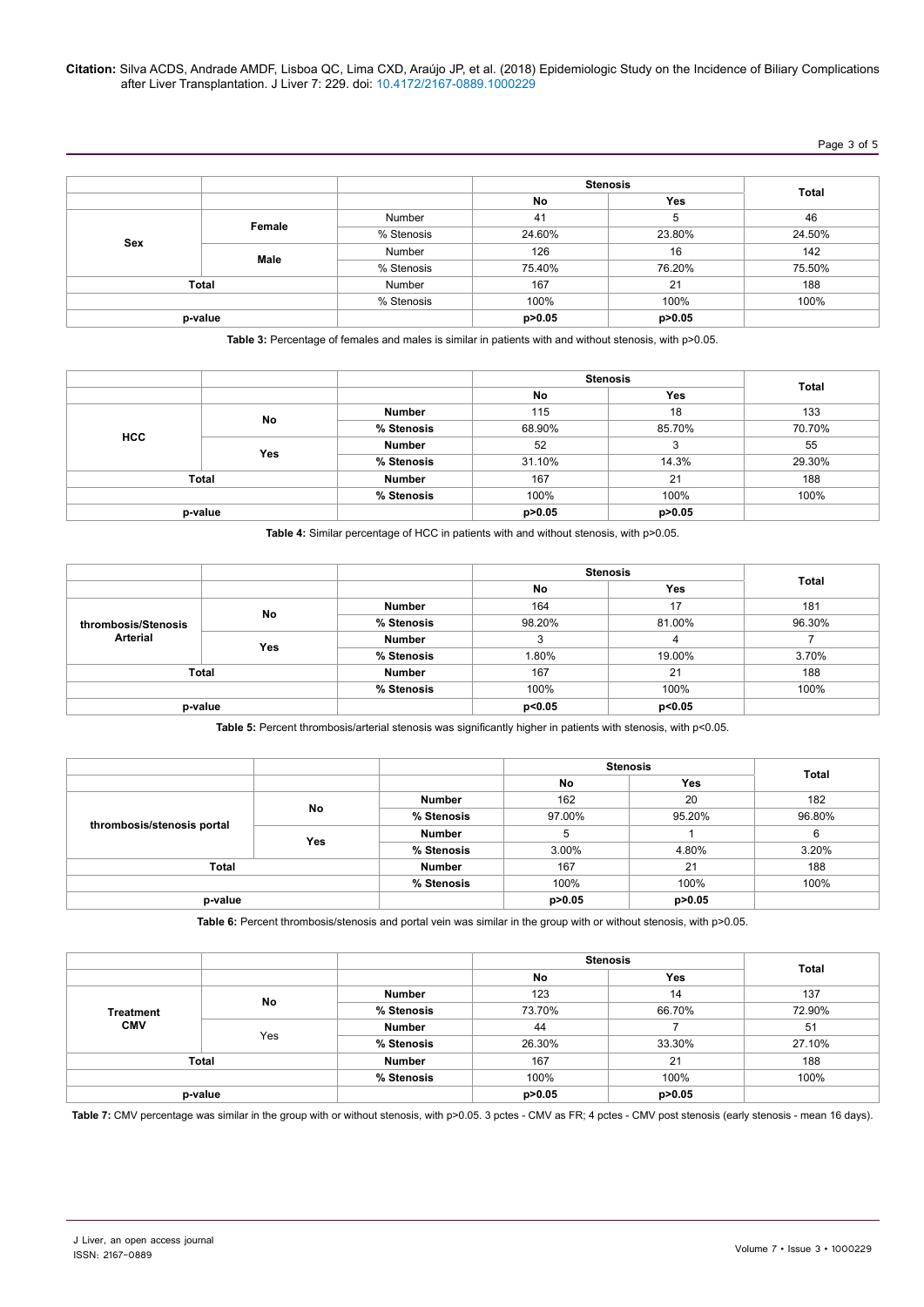**Citation:** Silva ACDS, Andrade AMDF, Lisboa QC, Lima CXD, Araújo JP, et al. (2018) Epidemiologic Study on the Incidence of Biliary Complications after Liver Transplantation. J Liver 7: 229. doi: 10.4172/2167-0889.1000229

## Page 4 of 5

|                  |            |               | <b>Stenosis</b> |          |              |
|------------------|------------|---------------|-----------------|----------|--------------|
|                  |            |               | No              | Yes      | <b>Total</b> |
|                  | No         | <b>Number</b> | 161             | 19       | 180          |
|                  |            | % Stenosis    | 96.40%          | 90.50%   | 95.70%       |
| <b>Big Graft</b> |            | <b>Number</b> | 6               | 2        | 8            |
|                  | <b>Yes</b> | % Stenosis    | 3.60%           | 9.50%    | 4.30%        |
| Total            |            | <b>Number</b> | 167             | 21       | 188          |
|                  |            | % Stenosis    | 100%            | 100%     | 100%         |
| p-value          |            |               | p > 0.05        | p > 0.05 |              |

**Table 8:** Porcentagem semelhante de enxerto grande em pacientes com e sem estenose, com p>0.05.

## **Discussion**

The present study showed that half of the patients had biliary stenosis up to 137 days after liver transplantation. All patients received graft from deceased donors after brain death, with ABO compatibility; biliary reconstruction in the majority of the patients was choledochrocoledocian type; the rate of biliary complication: 26 patients (14.0%); bile duct stenosis: 21 patients (52.0%).

In this context, according to the work of Coelho et al. [2], 153 (84.1%) deceased donors and 29 (15.9%) live donor transplants were performed. Biliary complications occurred in 49 patients (26.9%): 28 stenoses (15.4%), 14 leaks (7.7%) and seven leaks followed by stenoses (3.85%). Hepatic artery thrombosis was present in 10 patients with biliary complications (20.4%; p=0.003). Percutaneous and endoscopic interventional procedures were the treatment of choice for bile complications. Success was achieved in 45.0% of patients undergoing endoscopic or percutaneous procedures and in 61.9% of those who underwent surgery. Therefore, biliary complications are frequent events after hepatic transplantation and require new interventions [2].

In addition, one study showed an important scientific finding showing that IL6 on reperfusion is a valid biomarker for predicting long-term survival. In addition, it assists in the interpretation of cytolysis in the prediction of early vascular complications [1].

Published papers confirm that biliary complications after hepatic transplantation present a high incidence due to ischemia of the bile ducts [1-7]. After transplantation, its vascularization is exclusively supplied by vessels derived from the hepatic artery itself, due to the sectioning of the collateral vessels of the liver ligaments during liver withdrawal for transplantation [8,18,19].

Other factors associated with biliary complications are acute graft rejection, immunosuppression, ABO incompatibility, cytomegalovirus infection, and technical factors [20-22]. Acute rejection causes reduced blood flow and increased hepatic volume, leading to predisposition to thrombosis. Immunosuppression impairs the inflammatory response necessary for healing and formation of firm and mature fibrotic tissue [23]. Furthermore, cytomegalovirus infection is believed to produce vasculitis, impairing liver circulation [24,25].

In a recent systematic review by Nemes et al. [8], there were reports of significant biliary complications, increased preoperative plasma sodium levels, presence of hepatocellular carcinoma, and advanced age of the donor (>60 years), long aneuploid phase time, long cold ischemia time (>12 h), and length of hospital stay in intensive care. The presence of rejection, presence of malignancy, recurrence of viral disease, age of the transplanted patient over 60 years and presence of hepatic artery thrombosis [8] were also analyzed in the literature. Of these, only the

presence of hepatic artery thrombosis was statistically significant for the increased incidence of biliary complications [8].

This, together with the relatively low number of analyzed cases of each factor, can contribute to the statistical significance obtained. The incidence of hepatic artery thrombosis in this study was 9.34%. Of these, 58.82% evolved to bile complications and 62.5% to retransplants [8]. The proportion of hepatic artery thrombosis reported in international studies varies between 2.5 and 6.8%. The rate of bile complications was 26.92% in the present study. In cadaveric donor transplants it was found in 24.1%, while in intervivium occurred in 41.38%. These rates are similar to those found in other published studies [8].

In addition, Axelrod et al. [3] found a 75% variation between the observed and expected incidence of biliary complications in American hospitals, after statistical correction of the individual risk factors. Possible explanations for variation include lower transplant volume and lower split liver rates. The most frequent biliary complication was stenosis followed by biliary fistula. Some bile stenoses may have originated in the healing process of fistulas.

Literary work has shown that most stenoses were treated primarily with dilatation of the balloon bile duct, both endoscopically and percutaneously [26-28]. Fistulas had a higher proportion of primary surgical treatment (17.6%); however, the main form of management was still the endoscopic or percutaneous placement of intra-bile prostheses and drains. Reanastomosis was reserved for treatment failure and retransplantation for hepatic artery thrombosis. Endoscopic or percutaneous procedures had resolution in 45% of patients with biliary complications [26-28]. The resolution of the biliary complication by hepatic retransplantation was 25.0%. His mortality was 62.5%, with all deaths occurring up to the eighth postoperative month, which is above the literature average [28].

#### **Conclusion**

The incidence of biliary complications is comparable with the incidence reported in other institutions. The low incidence of bile duct stenosis reduces the power of the study to identify the most impacting risk factors. However, a statistically significant difference was identified in the occurrence of hepatic artery thrombosis/stenosis as a risk factor for the development of bile duct stenosis after transplantation. Endoscopic management is preferred over other therapeutic modalities. Other prospective studies with larger series of patients are needed to identify other factors associated with the development of the complication.

## **Conflict of Interest**

The authors declare no conflict of interest.

#### **References**

1. [Faitot F, Besch C, Lebas B, Addeo P, Ellero B, et al. \(2018\) Interleukin](https://doi.org/10.1111/ctr.13357)